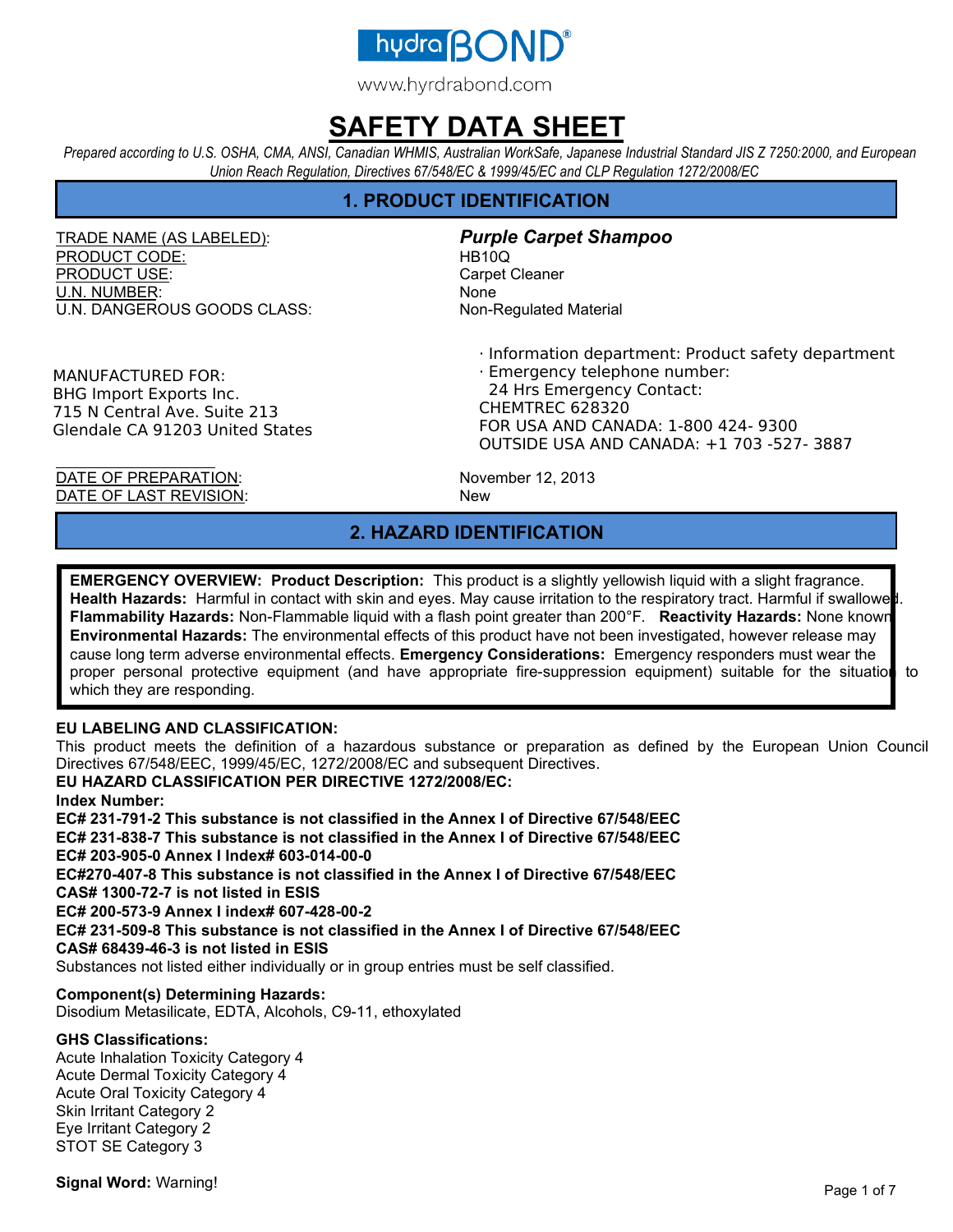**Hazard Symbol:** 



#### **Hazard Statement:**

H302: Harmful if swallowed H312: Harmful in contact with skin H319: Causes serious eye irritation H332: Harmful if inhaled H335: May cause respiratory irritation **Precautionary Statement:**  P261 Avoid breathing dust/fume/gas/mist/vapors/spray P280 Wear protective gloves/protective clothing/eye protection/face protection. P302+352 IF ON SKIN: wash with plenty of soap and water.

### **EU HAZARD CLASSIFICATION PER DIRECTIVE 1999/45/EC:**

Classification: [Xn] Harmful, [Xi] Irritant

Risk Phrases: R20/21/22, Harmful by inhalation, in contact with skin and if swallowed; R36/37/38: Irritating to eyes, respiratory system and skin

Safety Phrases: S2: Keep out of reach of children; S7/9: Keep container closed and in a well ventilated place; S26: In case of contact with eyes, rinse immediately with plenty of water and seek medical advice; S36/37: Wear protective clothing and gloves; S45: In case of an accident or if you feel unwell, seek medical advice immediately. Annex II Hazard Symbol:



### **HEALTH HAZARDS OR RISKS FROM EXPOSURE:**

**Primary Routes(s) Of Entry: Skin Contact, Eye Contact, Inhalation, Ingestion** 

**EYE HAZARDS:** Contact will cause irritation with pain, tearing and redness.

**SKIN HAZARDS:** Prolonged or repeated contact may cause irritation. May cause dry and cracking skin.

**INGESTION HAZARDS:** Ingestion of this product may cause gastrointestinal irritation with diarrhea, nausea and vomiting.

**INHALATION HAZARDS:** May cause irritation to the respiratory tract.

## **3. COMPOSITION and INFORMATION ON INGREDIENTS**

| <b>HAZARDOUS INGREDIENTS:</b> | CAS#       | <b>EINECS#</b>               | <b>AMOUNT</b> | <b>HAZARD</b><br><b>SYMBOLS</b> | <b>HAZARD CLASSIFICATION 1999/45/EC:</b><br><b>RISK PHRASES</b>                       |
|-------------------------------|------------|------------------------------|---------------|---------------------------------|---------------------------------------------------------------------------------------|
| Water                         | 7732-18-5  | 231-791-2                    | 75-80%        | None                            | HAZARD CLASSIFICATION: None<br><b>RISK PHRASES: None</b>                              |
| Pentasodium Triphosphate      | 7758-29-4  | 231-838-7                    | $1 - 5%$      |                                 | HAZARD CLASSIFICATION: {Xi] Irritant<br>RISK PHRASES: R36/38                          |
| 2-butoxyethanol               | 111-76-2   | 203-905-0                    | $1 - 5%$      |                                 | HAZARD CLASSIFICATION: [Xn] Harmful, [Xi] Irritant<br>RISK PHRASES: R20/21/22, R36/38 |
| Sulfonic acids                | 68439-57-6 | 270-407-8                    | $1 - 5%$      |                                 | HAZARD CLASSIFICATION: {Xi] Irritant<br>RISK PHRASES: R36/38                          |
| Sodium Xylenesulphonate       | 1300-72-7  | Not Listed in<br><b>ESIS</b> | $1 - 5%$      |                                 | HAZARD CLASSIFICATION: {Xi] Irritant<br>RISK PHRASES: R36/38                          |
| <b>EDTA</b>                   | 64-02-8    | 200-573-9                    | $1 - 5%$      |                                 | HAZARD CLASSIFICATION: [Xn] Harmful, [Xi] Irritant<br>RISK PHRASES: R22, R41          |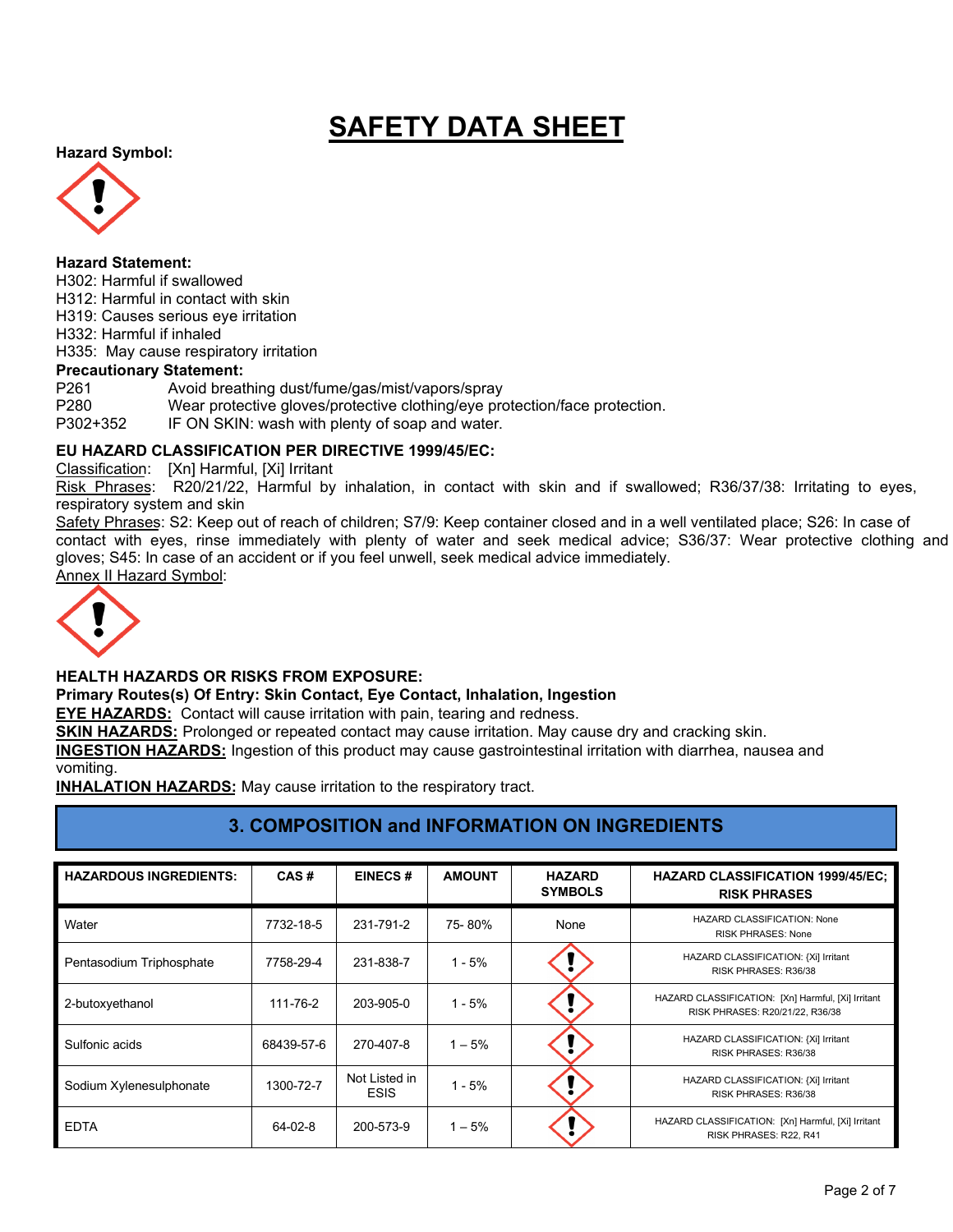| Trisodium Orthophosphate                                                                                                                                                                         | 7601-54-9  | 231-509-8                    | $1 - 5%$ |  | HAZARD CLASSIFICATION: {Xi] Irritant<br>RISK PHRASES: R36/38  |
|--------------------------------------------------------------------------------------------------------------------------------------------------------------------------------------------------|------------|------------------------------|----------|--|---------------------------------------------------------------|
| Alcohols, C9-11, ethoxylated                                                                                                                                                                     | 68439-46-3 | Not Listed in<br><b>ESIS</b> | $1 - 5%$ |  | HAZARD CLASSIFICATION: [Xi] Irritant<br>RISK PHRASES: R38, 41 |
| Each of the other components is present in less than 1 percent concentration (0.1% concentration<br>for potential carcinogens, reproductive toxins, respiratory tract sensitizers, and mutagens) |            |                              |          |  |                                                               |

NOTE: ALL WHMIS required information is included in appropriate sections based on the ANSI Z400.1-2010 format. This product has been classified in accordance with the hazard criteria of the CPR and the SDS contains all the information required by the CPR, EU Regulation 1272/2008 and the Japanese Industrial Standard *JIS Z 7250: 2000*.

## **4. FIRST-AID MEASURES**

**EYE CONTACT:** If chemical contacts the eyes, open victim's eyes while under gentle running water. Use sufficient force to open eyelids. Have victim "roll" eyes. Minimum flushing is for 15 minutes. Remove contact lenses, if worn. Seek medical attention. **SKIN CONTACT:** Wash contacted area with soap and water. Remove exposed or contaminated clothing, taking care not to contaminate eyes. Seek medical attention if irritation develops and persists. **INHALATION:** If chemical is inhaled, or breathing is difficult, remove victim to fresh air. If necessary, use artificial respiration to support vital functions. Seek medical attention. **INGESTION:** If chemical is swallowed, call physician or poison control center for most current information. If professional advice is not available, do not induce vomiting. Never induce vomiting or give diluents (milk or water) to someone who is unconscious, having convulsions, or who cannot swallow. Victims of chemical exposure must be taken for medical attention. Rescuers should be taken for medical attention, if necessary. Take a copy of the label and MSDS with the victim to the health professional.

**MEDICAL CONDITIONS AGGRAVATED BY EXPOSURE:** Persons with pre-existing skin disorders, eye problems, impaired respiratory function may be more susceptible to the effects of the substance. **RECOMMENDATIONS TO PHYSICIANS:** Treat symptoms and eliminate overexposure.

## **5. FIRE-FIGHTING MEASURES**



## **6. ACCIDENTAL RELEASE MEASURES**

**PERSONAL PRECAUTIONS:** Proper protective equipment should be used.

**SPILLS:** Absorb spill with inert material (e.g. vermiculite, sand or earth), then place in suitable container. Avoid runoff into storm sewers and ditches which lead to waterways. Dispose of in accordance with applicable Federal, State, and local regulatory procedures (see Section 13, Disposal Considerations).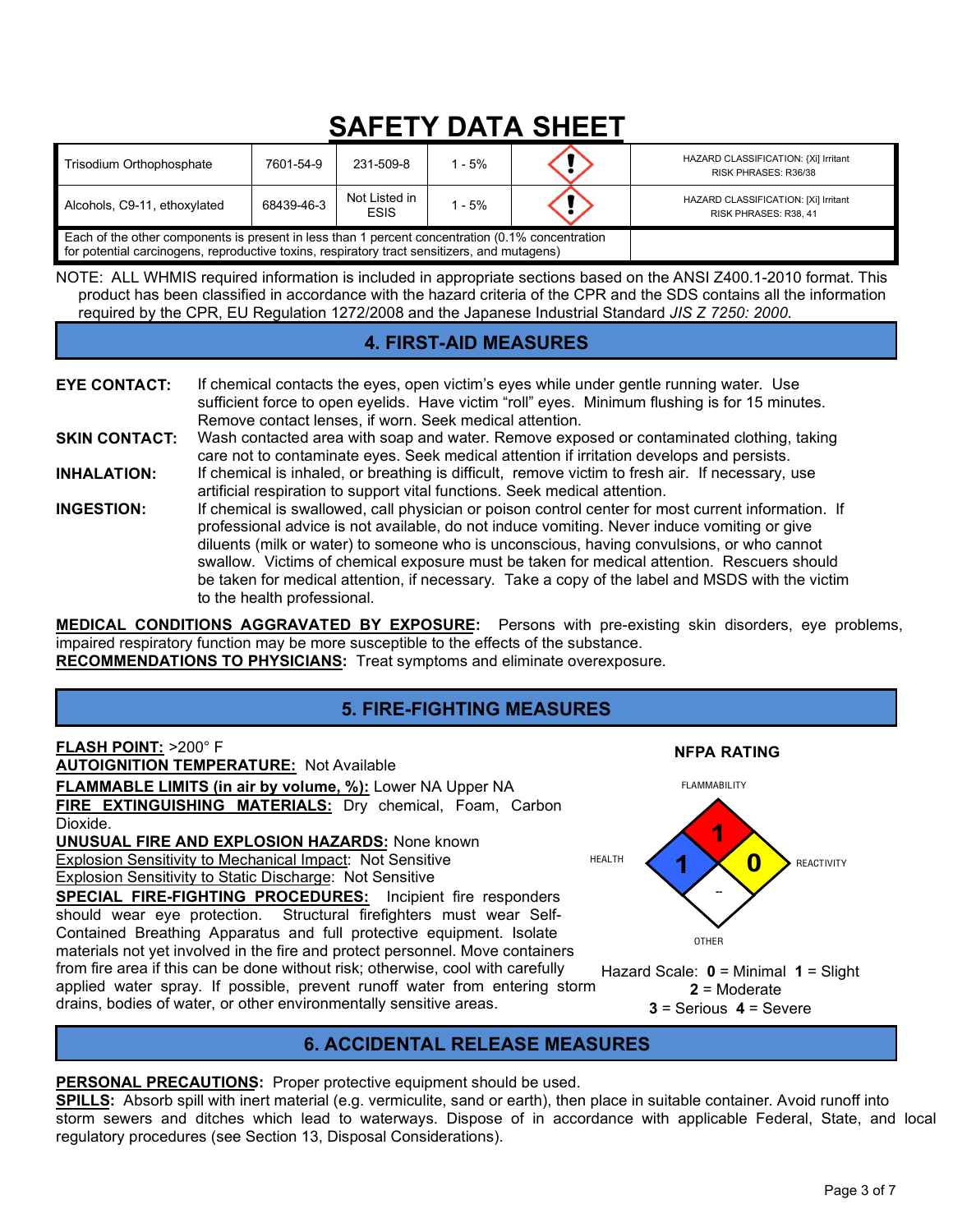## **7. HANDLING and STORAGE**

**WORK PRACTICES AND HYGIENE PRACTICES:** As with all chemicals, avoid getting this product ON YOU or IN YOU. Wash thoroughly after handling this product. Do not eat, drink, smoke, or apply cosmetics while handling this product. **STORAGE AND HANDLING PRACTICES:** Store in a cool, dry, well-ventilated area away from incompatible substances. Protect from physical damage.

## **8. EXPOSURE CONTROLS - PERSONAL PROTECTION**

## Component Name CAS# ACGIH-TLVs OSHA PELs NIOSH-**TLV's Other**  Water 7732-18-5 None Listed None Listed None Listed Not Listed Pentasodium Triphosphate | 7758-29-4 | None Listed | None Listed | None Listed | Not Listed 2-butoxyethanol 111-76-2 240 mg/m<sup>3</sup> 240 mg/m<sup>3</sup> None Listed 240 mg/m<sup>3</sup> Sulfonic acids **68439-57-6** None Listed None Listed None Listed None Listed Not Listed Sodium Xylenesulphonate | 1300-72-7 | None Listed | None Listed | None Listed | Not Listed EDTA 64-02-8 None Listed None Listed None Listed Not Listed Trisodium Orthophosphate | 7601-54-9 | None Listed | None Listed | None Listed | Not Listed Alcohols, C9-11,<br>ethoxylated Alcoriols, C9-11, **68439-46-3** None Listed None Listed None Listed None Listed Not Listed Not Listed

### **EXPOSURE LIMITS/GUIDELINES:**

**VENTILATION AND ENGINEERING CONTROLS:** Use with adequate ventilation to ensure exposure levels are maintained below the established limits.

Currently, International exposure limits are not established for all the components of this product. Please check with competent authority in each country for the most recent limits in place.

*The following information on appropriate Personal Protective Equipment is provided to assist employers in complying with OSHA regulations found in 29 CFR Subpart I (beginning at 1910.132) or equivalent standard of Canada, or standards of EU member states (including EN 149 for respiratory PPE, and EN 166 for face/eye protection), and those of Japan. Please reference applicable regulations and standards for relevant details.* 

**RESPIRATORY PROTECTION:** Not normally required with this product. If exposure limits are exceeded, use only respiratory protection authorized in the U.S. Federal OSHA Respiratory Protection Standard (29 CFR 1910.134), equivalent U.S. State standards, Canadian CSA Standard Z94.4-93, the European Standard EN149, or EU member states.

**EYE PROTECTION:** Splash goggles or safety glasses with side shields recommended to prevent eye contact. If necessary, refer to U.S. OSHA 29 CFR 1910.133, Canadian Standards, and the European Standard EN166, Australian Standards, or relevant Japanese Standards.

**HAND PROTECTION:** Compatible protective gloves recommended. Wash hands after removing gloves. If necessary, refer to U.S. OSHA 29 CFR 1910.138, the European Standard DIN EN 374, the appropriate Standards of Canada, Australian Standards, or relevant Japanese Standards.

**BODY PROTECTION:** Use body protection appropriate for task. Coveralls, rubber aprons, or chemical protective clothing made from natural rubber are generally acceptable, depending upon the task. If necessary, refer to appropriate Standards of Canada, or appropriate Standards of the EU, Australian Standards, or relevant Japanese Standards. If a hazard of injury to the feet exists due to falling objects, rolling objects, where objects may pierce the soles of the feet or where employee's feet may be exposed to electrical hazards, use foot protection, as described in U.S. OSHA 29 CFR 1910.136.

## **9. PHYSICAL and CHEMICAL PROPERTIES**

**VAPOR DENSITY:** Same as Water **EVAPORATION RATE (n-BuAc=1):** Not Available **SPECIFIC GRAVITY @ 20 C:** Not Available (water=1) **SOLUBILITY IN WATER:** Complete **VAPOR PRESSURE:** Same as Water **pH:** Not Available **BOILING POINT:** >93°C (>200°F) **FREEZING POINT:** <32°F **APPEARANCE, ODOR and COLOR:** This product is a slightly yellowish liquid with a slight fragrance.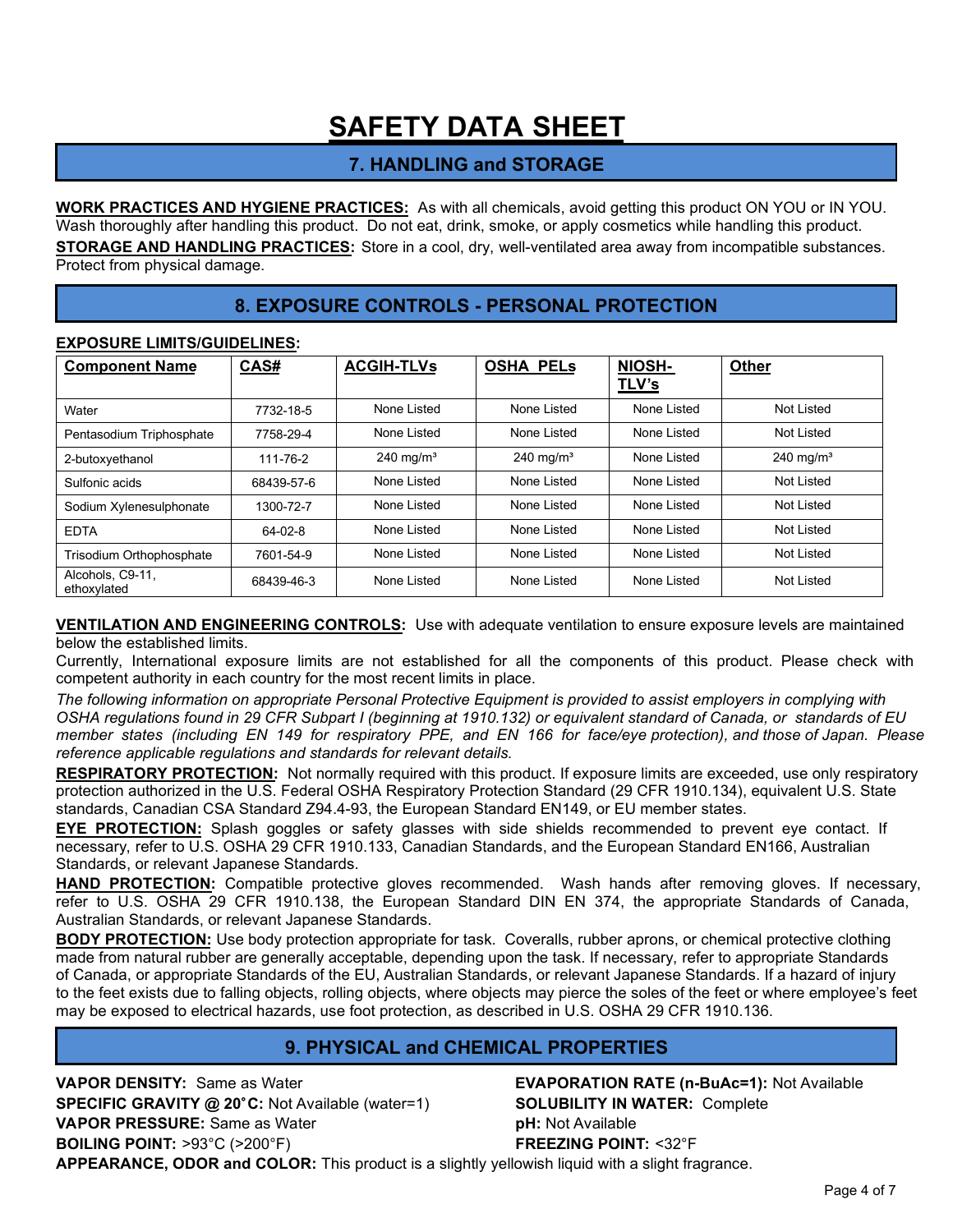## **10. STABILITY and REACTIVITY**

**STABILITY**: Stable under ordinary conditions of use and storage

**DECOMPOSITION PRODUCTS:** Thermal decomposition may produce oxides of carbon.

**MATERIALS WITH WHICH SUBSTANCE IS INCOMPATIBLE:** Strong oxidizing agents, strong bases.

**HAZARDOUS DEPOLYMERIZATION**: Will not occur.

**CONDITIONS TO AVOID:** Excessive heat, incompatible materials

## **11. TOXICOLOGICAL INFORMATION**

#### **TOXICITY DATA:**

CAS# 111-76-2:

Oral, rat: LD50 = 3300 mg/kg;

**SUSPECTED CANCER AGENT:** None of the components of this product are listed by agencies tracking the carcinogenic potential of chemical compounds:

**IRRITANCY OF PRODUCT:** This product may be irritating to eyes, respiratory system and skin.

**SENSITIZATION TO THE PRODUCT: None known** 

**REPRODUCTIVE TOXICITY INFORMATION:** Listed below is information concerning the effects of this product and its components on the human reproductive system.

Mutagenicity: The components of this product are not reported to produce mutagenic effects in humans.

Embryotoxicity: The components of this product are not reported to produce embryotoxic effects in humans.

Teratogenicity: The components of this product are not reported to produce teratogenic effects in humans.

Reproductive Toxicity: The components of this product are not reported to produce reproductive effects in humans.

## **12. ECOLOGICAL INFORMATION**

ALL WORK PRACTICES MUST BE AIMED AT ELIMINATING ENVIRONMENTAL CONTAMINATION.

**TOXICITY:** No Data

**MOBILITY IN SOIL:** No Data

**PERSISTENCE/DEGRADABILITY:** Possibly hazardous short term degradation products are not likely. However, long term degradation products may arise.

**ENVIRONMENTAL STABILITY:** Controls should be engineered to prevent release to the environment, including procedures to prevent spills, atmospheric release and release to waterways

**BIOACCUMULATION/ACCUMULATION:** These products have not been tested for bio-accumulation potential. **WATER ENDANGERMENT CLASS:** Not Established

## **13. DISPOSAL CONSIDERATIONS**

**PREPARING WASTES FOR DISPOSAL:** Waste disposal must be in accordance with appropriate U.S. Federal, State, and local regulations, those of Canada, Australia, EU Member States and Japan.

**EU Waste Code**: Not Listed

### **14. TRANSPORTATION INFORMATION**

US DOT, IATA, IMO, ADR:

| U.S. DEPARTMENT OF TRANSPORTATION (DOT) SHIPPING REGULATIONS: This product is classified (per 49 CFR |                        |  |
|------------------------------------------------------------------------------------------------------|------------------------|--|
| 172.101) by the U.S. Department of Transportation, as follows.                                       |                        |  |
| <b>PROPER SHIPPING NAME:</b>                                                                         | Non-Regulated Material |  |
| <b>HAZARD CLASS NUMBER and DESCRIPTION:</b>                                                          | None                   |  |
| UN IDENTIFICATION NUMBER:                                                                            | None                   |  |

PACKING GROUP: None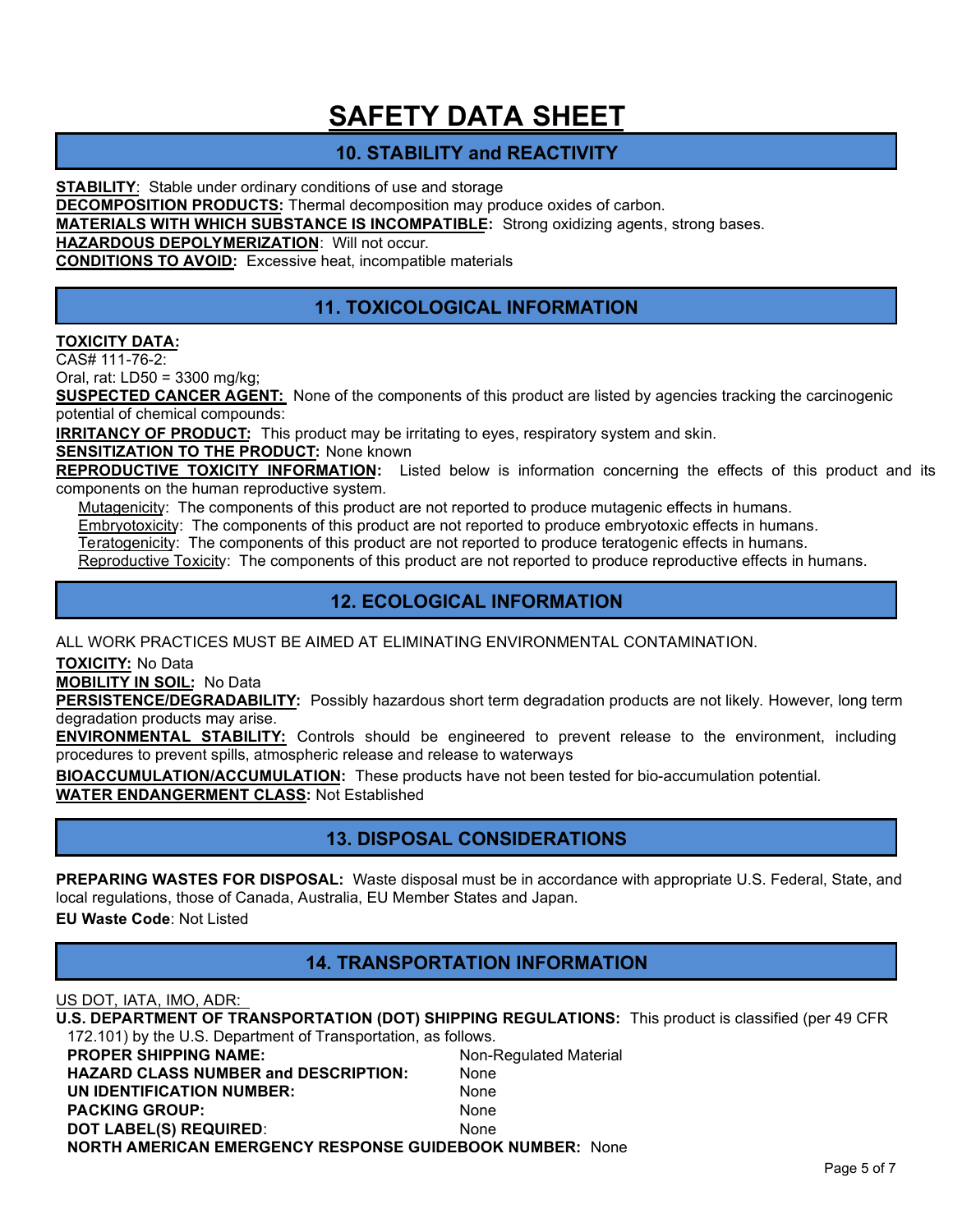#### **RQ QUANTITY:** None

**MARINE POLLUTANT:** The components of this product are not designated by the Department of Transportation to be Marine Pollutants (49 CFR 172.101, Appendix B).

INTERNATIONAL AIR TRANSPORT ASSOCIATION SHIPPING INFORMATION (IATA): This product is not considered as dangerous goods.

INTERNATIONAL MARITIME ORGANIZATION SHIPPING INFORMATION (IMO): This product is not considered as dangerous goods.

EUROPEAN AGREEMENT CONCERNING THE INTERNATIONAL CARRIAGE OF DANGEROUS GOODS BY ROAD (ADR): This product is not considered by the United Nations Economic Commission for Europe to be dangerous goods

## **15. REGULATORY INFORMATION**

#### **UNITED STATES REGULATIONS:**

| <b>SARA REPORTING</b> | The components of this product are subject to the reporting requirements of                                |
|-----------------------|------------------------------------------------------------------------------------------------------------|
| <b>REQUIREMENTS</b>   | Sections 302, 304, and 313 of Title III of the Superfund Amendments and                                    |
|                       | Reauthorization Act.                                                                                       |
|                       | <b>SECTION 302 (RQ)</b>                                                                                    |
|                       | <b>None</b>                                                                                                |
|                       | <b>SECTION 302 (TPQ)</b>                                                                                   |
|                       | <b>None</b>                                                                                                |
|                       | <b>SECTION 313</b>                                                                                         |
|                       | <b>None</b>                                                                                                |
| <b>TSCA</b>           | All components in this product mixture are listed on the US Toxic Substances                               |
|                       | Control Act (TSCA) inventory of chemicals.                                                                 |
|                       | SARA 311/312: Acute Health: Yes; Chronic Health: Yes; Fire: No; Reactivity: Yes                            |
|                       | U.S. CERCLA REPORTABLE QUANTITY (RQ): CAS# 7601-54-9 5000 lb final RQ; 2267.9 kg final RQ; CAS# 7758-29-4: |
|                       |                                                                                                            |

5000 lb final RQ; 2267.9 kg final RQ **CALIFORNIA SAFE DRINKING WATER AND TOXIC ENFORCEMENT ACT (PROPOSITION 65):** This product does not

contain a component above the 0.1% level which is listed as a California Proposition 65 chemical.

#### **CANADIAN REGULATIONS:**

**CANADIAN DSL/NDSL INVENTORY STATUS:** All of the components of this product are on the DSL Inventory.

**CANADIAN ENVIRONMENTAL PROTECTION ACT (CEPA) PRIORITIES SUBSTANCES LISTS:** No component of this product is on the CEPA First Priorities Substance Lists.

**CANADIAN WHMIS CLASSIFICATION and SYMBOLS:** This product is categorized as D2B Materials causing other toxic effects, as per the Controlled Product Regulations .



### **EU HAZARD INFORMATION**:

See section 2 for details

#### **AUSTRALIAN INFORMATION FOR PRODUCT:**

**AUSTRALIAN INVENTORY OF CHEMICAL SUBSTANCES (AICS) STATUS:** All components of this product are listed on the AICS or exempt.

**STANDARD FOR THE UNIFORM SCHEDULING OF DRUGS AND POISONS:** Not applicable.

#### **JAPANESE INFORMATION FOR PRODUCT:**

#### **JAPANESE MINISTER OF INTERNATIONAL TRADE AND INDUSTRY (MITI) STATUS:** The components of this product are not listed as Class I Specified Chemical Substances, Class II Specified Chemical Substances, or Designated Chemical

Substances by the Japanese MITI.